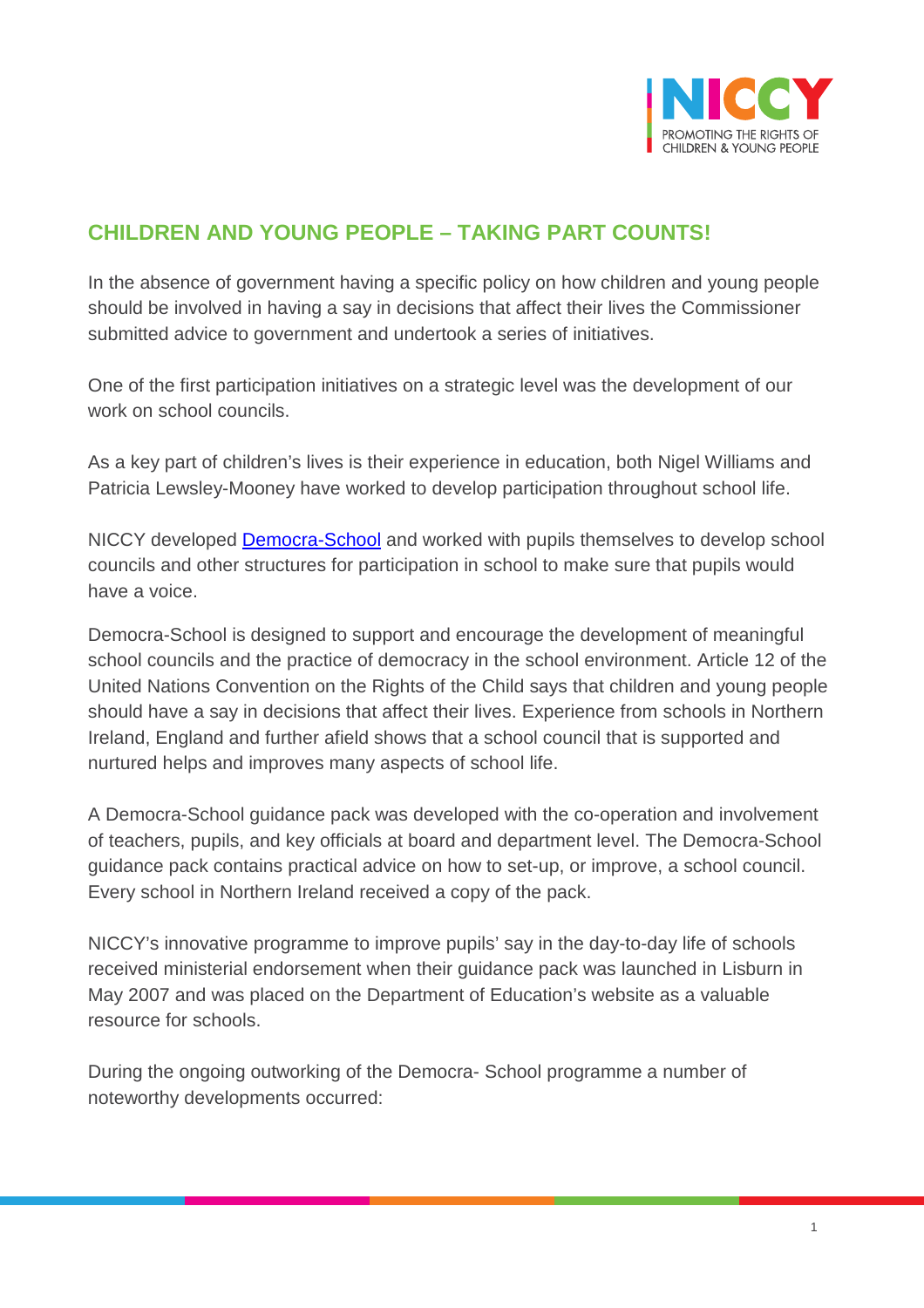

- NICCY received the support of all min teaching unions in calling for the development of school policy.
- Following the Commissioner's intervention in a case of pupils at Ballyclare High School who had been disciplined for refusing to have their hair cut to the length approved by the school rules, Mr. Justice Weatherup referred specifically to Article 12 of the UNCRC.
- In his published judgment he said: "Such a code [school uniform policy] must be a living instrument and there must be in place appropriate mechanisms for change and for engaging the voice of the pupil and engaging all the other properly interested voices. The School Council is the vehicle through which these issues should be addressed.
- At least 11 DENI policies / circulars reference School Councils

As part of the programme, NICCY is also called on the Education Minister to adopt Democra-School as policy in Northern Ireland which he did at a conference in the spring of 2013 when he made a public commitment to establish a policy on school councils.

The Department's (DE) school improvement policy recognises the importance of a greater focus on engagement within schools, particularly with pupils. However, DE does not wish to be prescriptive about the approach but rather wants to encourage all schools to find meaningful ways of giving pupils a voice and of listening and responding to the views of pupils.

The DE website contains information on school councils, which are one mechanism by which effective pupil participation can be achieved, and links to the Democra-School programme designed by NICCY.

Positively, DE announced (Nov '13) that they are currently preparing a circular that will provide further guidance for Principals and Boards of Governors on how to encourage pupil participation in decision making in schools and to identify ways to ensure the pupil voice is heard. The circular will include information and guidelines on best practice to help schools identify the method and degree of participation that will best suit the needs of their pupils.

NICCY welcomes this development and will follow up with the Minister to seek further details on how he proposes to monitor future levels of pupil participation.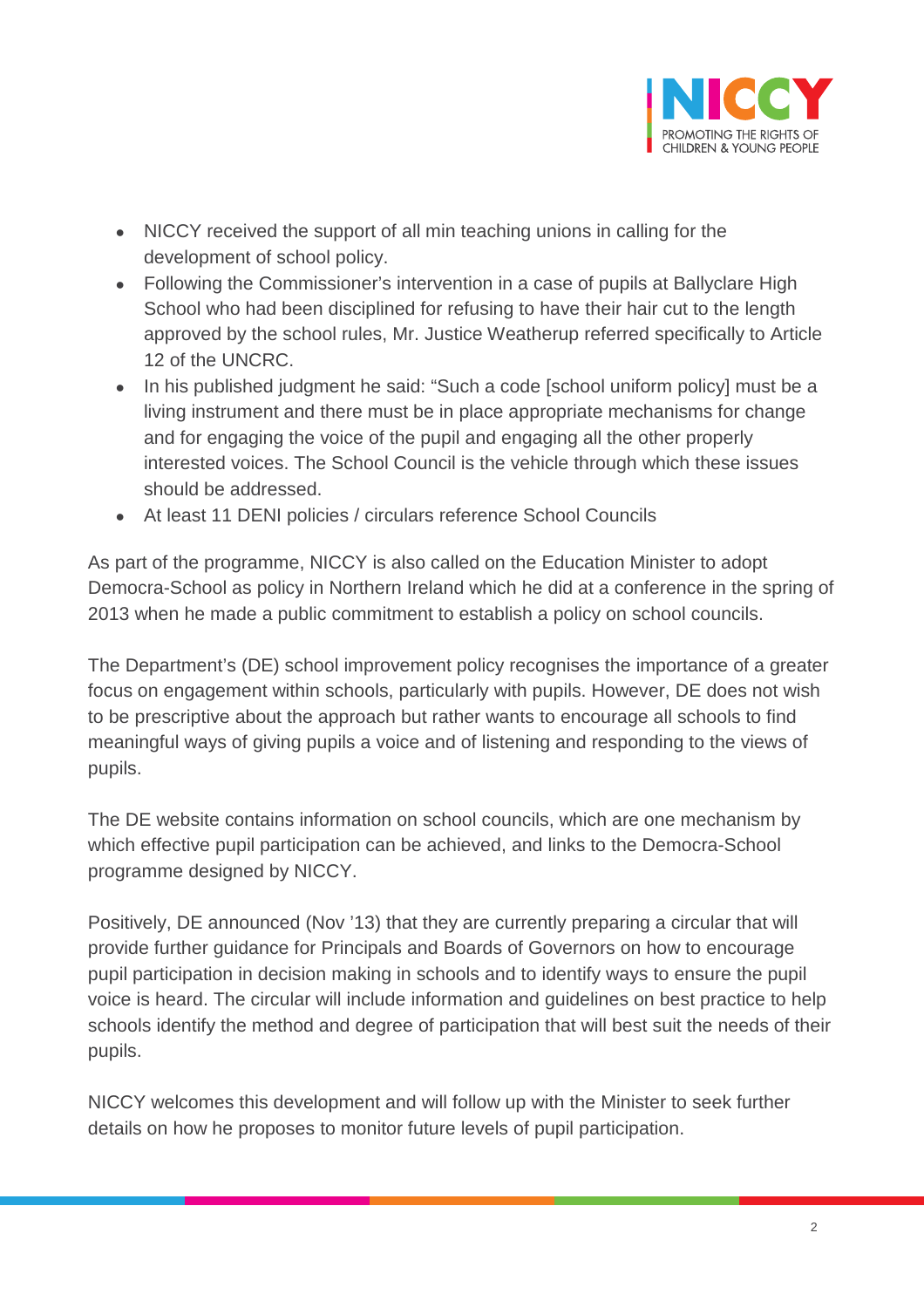

We've been building on our work to raise awareness and encourage Government and others to participate with and involve children and young people in their work. Evidence shows that the outcomes are better and services more successful if the opinions of the person are affected by policy and practices are taken into account.

Therefore, to encourage and support Government to incorporate participation in all relevant aspects of their work the Commissioner developed a Participation Policy Statement of Intent. This provided government departments with a structure they could use to develop their own specific work.

Out of 12 government departments, 11 have signed up to the Participation Policy Statement of Intent. An additional (at the time of writing) 23 public agencies, including 9 local councils, 4 health and social care trusts, and 2 education boards, have made this public commitment to the participation of children and young people in decision-making.

Although progress has been made, NICCY realise that we have a long way to go before participation with children and young people is mainstreamed and common practice.

While aware of the work of a variety with external organisations it was also clear to NICCY that while there may not have been strategic or departmental level participation policy, there was significant work being undertaken throughout government departments and the agencies that reported to them.

Having cognisance of our duty to monitor the performance of our government departments and to help establish baselines of participation with children and young people, NICCY circulated a Children and Young People's Participation Review Questionnaire to all Government departments

This Participation Review Questionnaire has been completed and returned by all government departments, including the one department which did not endorse the Participation Policy Statement of Intent.

Initial analysis of the questionnaire responses highlighted both positive practice and areas where there were gaps in good participative practice. Whilst all departments reported that there was engagement between department officials and young people, and that this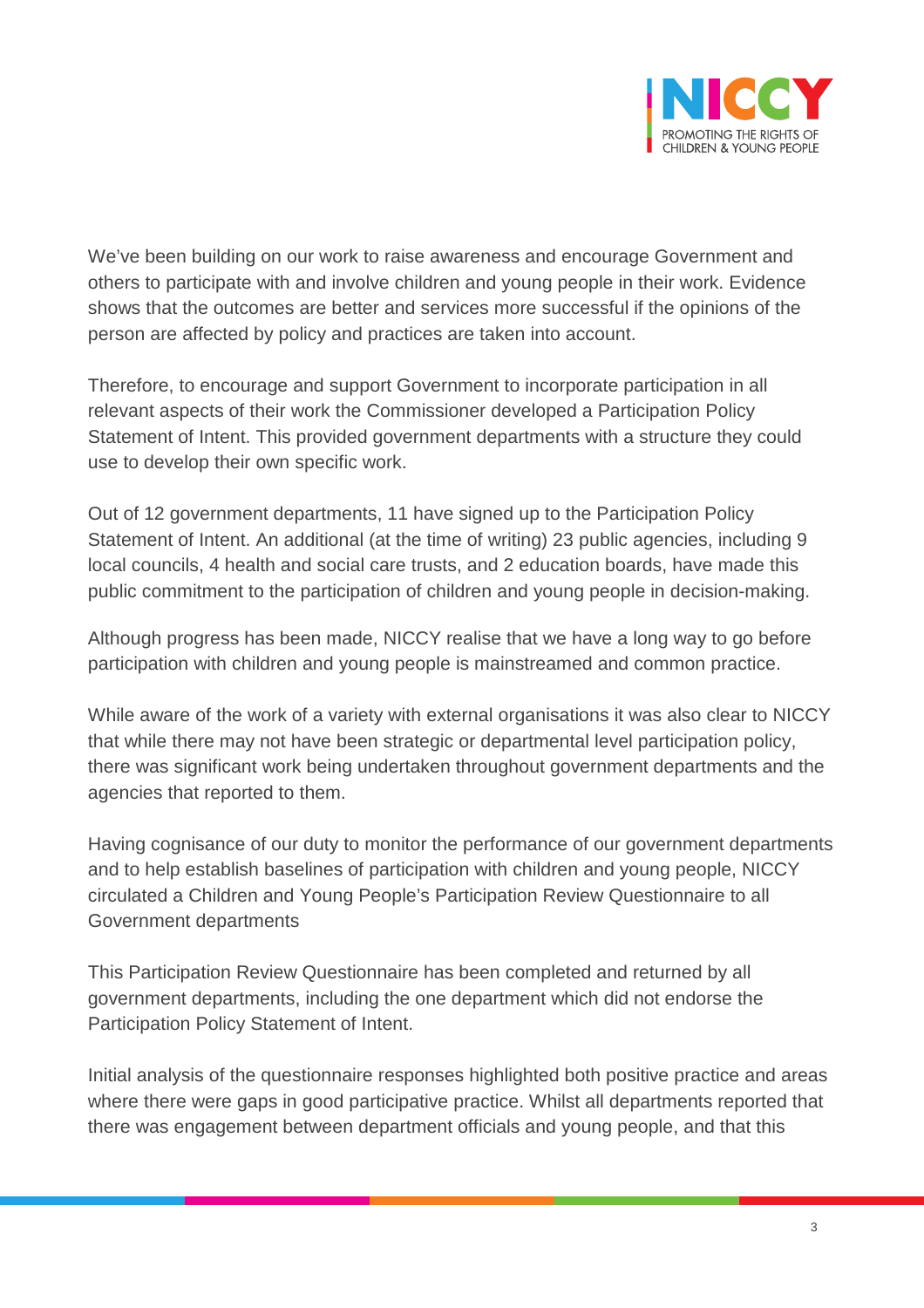

engagement had influenced the development of policy, there was commonality in gaps within all departments, e.g. on policy development, impact evaluation and terms of reference for Children's Champions.

For NICCY, the next stage is commission research to evidence the impact of direct participation with children and young people in the development of departmental policies / strategies / legislation.

Through the Participation Review Questionnaires, feedback from government departments indicates that consultation with children and young people has had a direct impact on the development of policies / strategies / legislation. This research aims to dig deeper into this feedback and identify:-

- What processes, in policy/strategic and legislative development, are used to track what information from c&yp is actually used and how is this evidence recorded, what methods are used, how c&yp receive feedback, etc.;
- When a process is evident, what enablers are in place to make it happen e.g. training / specific role descriptors;
- When it is not evident, what barriers are in place?
- Positive examples of good practice

The Review of Public Administration, the realignment of Council boundaries and subsequent development of the Local Government Bill provides a unique opportunity for the Northern Ireland Executive to enhance children and young people's participation.

NICCY are engaging with the Environment Committee and are recommending that the Committee includes:

1. a specific requirement for the council to appoint a committee of young people resident within the council area to advise on matters affecting children and young people, including on community planning issues. Several councils currently have such committees, commonly referred to as Youth Councils. Such a reference would make sure councils include young people's views in an advisory capacity, in the first instance.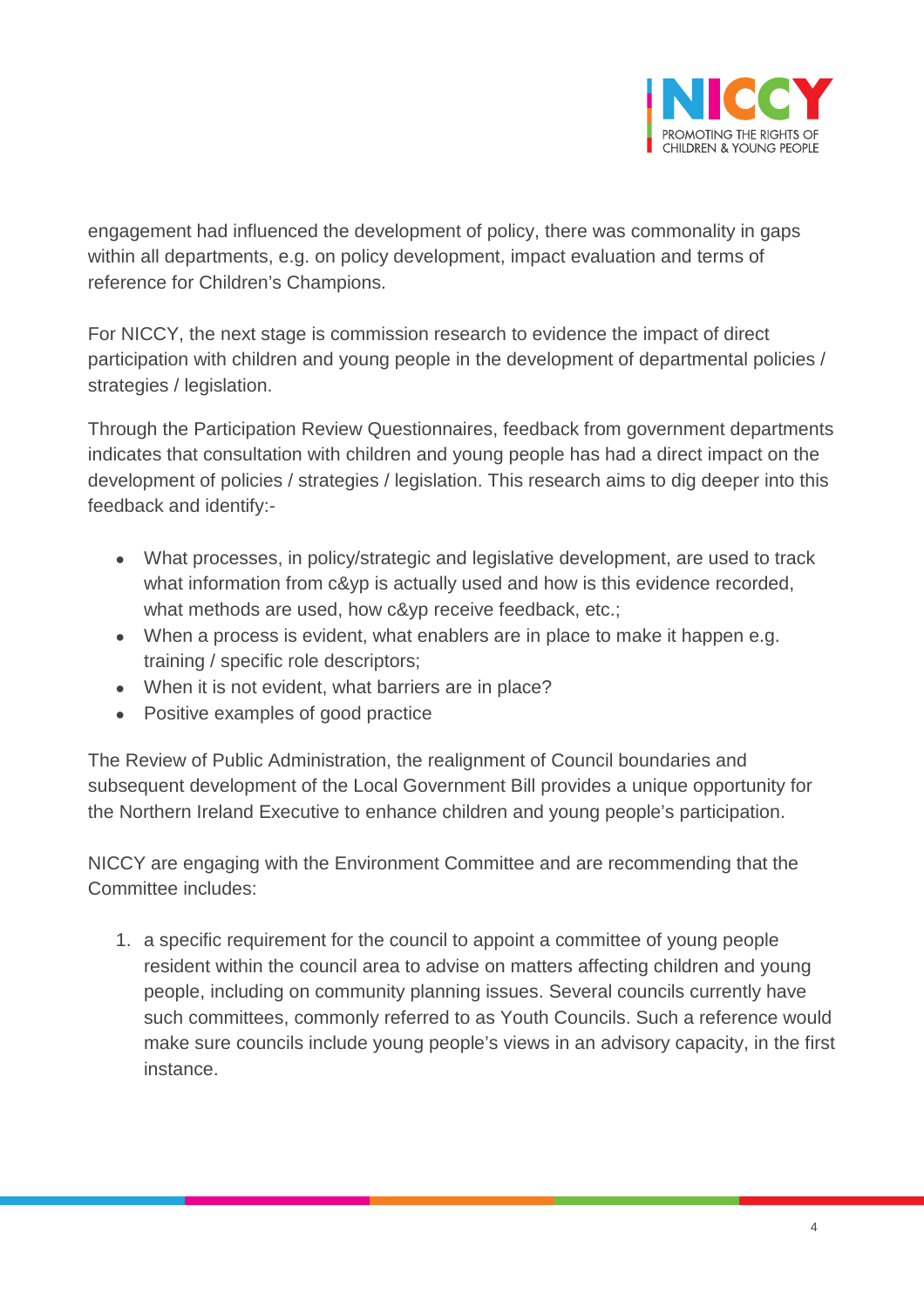

- 2. that a council and its community planning partners must seek the participation of and encourage children and young people to express their views and ensure that their views are taken into account in connection with:
	- a. Community planning
	- b. The production of a community plan for the district; and
	- c. The review of community plans.

The above, if included in the final legislation will make sure the Bill reaches out to local communities, and reaches out to and involves children and young people.

In recognising good practice in engaging with c&yp, staff worked with the NICCY Youth Panel (NYP) - who led on all aspects of the process - to develop the [Commissioner's](http://www.niccy.org/participationawards)  [Participation Awards.](http://www.niccy.org/participationawards)

The awards aim to support government departments in not only working towards this, but to identify good practice already in place by departments and their agencies. Through our Participation Awards, a group of eight young people from our Youth Panel were involved in developing criteria for successful participation with children and young people by Public Bodies in two categories:

- 1. Putting young people at the forefront; and
- 2. Creating space for young people in decision making.

The panel was involved at all stages of the project, from designing the application process to scoring applicants. Recipients and government ministers were invited to attend an event to showcase and celebrate examples of good practice in participation to encourage others.

*"Our involvement in this project has been recognised by the Chief Executive and we can see there is an important role to engage with young people who are one of our main demographics to target and listen to."* **Translink – Gold Award Winner 'Putting Young People at the Forefront'** 

The work of the Awards Panel has been very significant in this process. They developed expertise both in theories of participation and by looking at case studies of successful projects.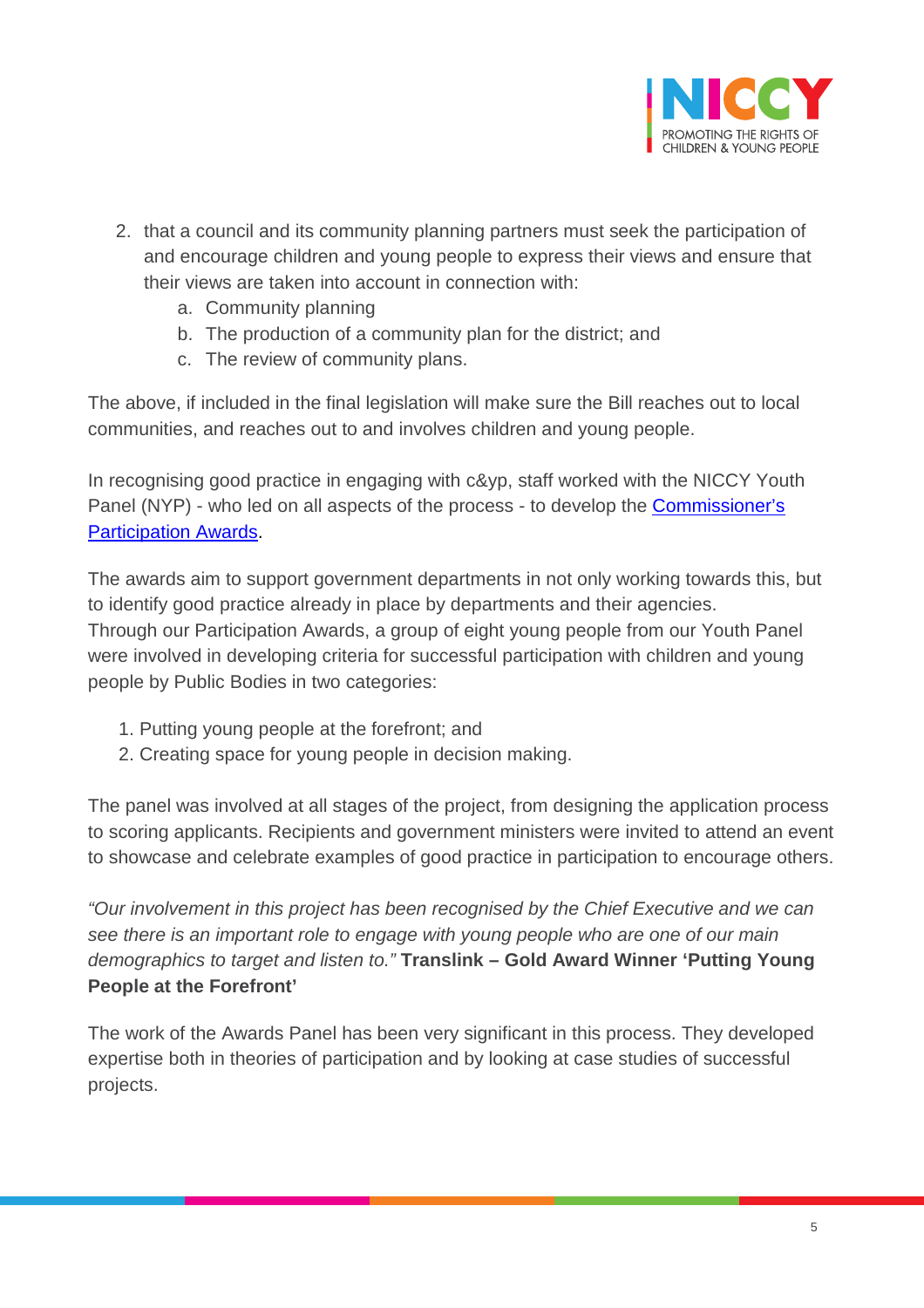

*"The event and its content have helped to provide input to thinking on how best to promote and encourage effective engagement of children and young people in the policy process. Within the region, there is now a better understanding of the rationale for the engagement of children and young people in the policy process. There is however a continuing need to ensure policy officials know how to do this. The Participation Awards showed what can be achieved."* **OFMDFM Children and Young People's Unit Spokesperson** 

Five Government Ministers, who attended the awards ceremony made public commitments to advance work on participation;

NICCY's initial education and training programme focused on raising awareness of NICCY, its duties and the children's rights, mainly through engaging with school and youth clubs / organisations and in the first 6 years of NICCY, over 25,000 c&yp participate in this programme.

However, in a strategic change of direction, the education and training programme began to focus on a 'train the trainers' model and targeted professions, i.e. those within education & teaching, health & social care and legal 'community'.

Our objective through this 'education and capacity building' work is that professions will use their learning and experience to embed rights within the ethos of their workplace. Current areas of work within the programme include:

- A peer training the trainer programme at St Mary's College, Belfast
- A Masters in Education Module in children's rights delivered in partnership with St Mary's College
- UNCRC training within Stranmillis College
- A training programme was also delivered this year to the University of Ulster's Youth & Community Work Course and a positive evaluation will enable further development and increased tailored programmes linking policy to practice.
- Developing work with health & social care professionals, providing link between children rights theory and practice.

In 2008, the Commissioner established a Participation Forum, made up of representatives of NGOs and statutory bodies with a vested interest in the participation of Children and Young People in today's society.